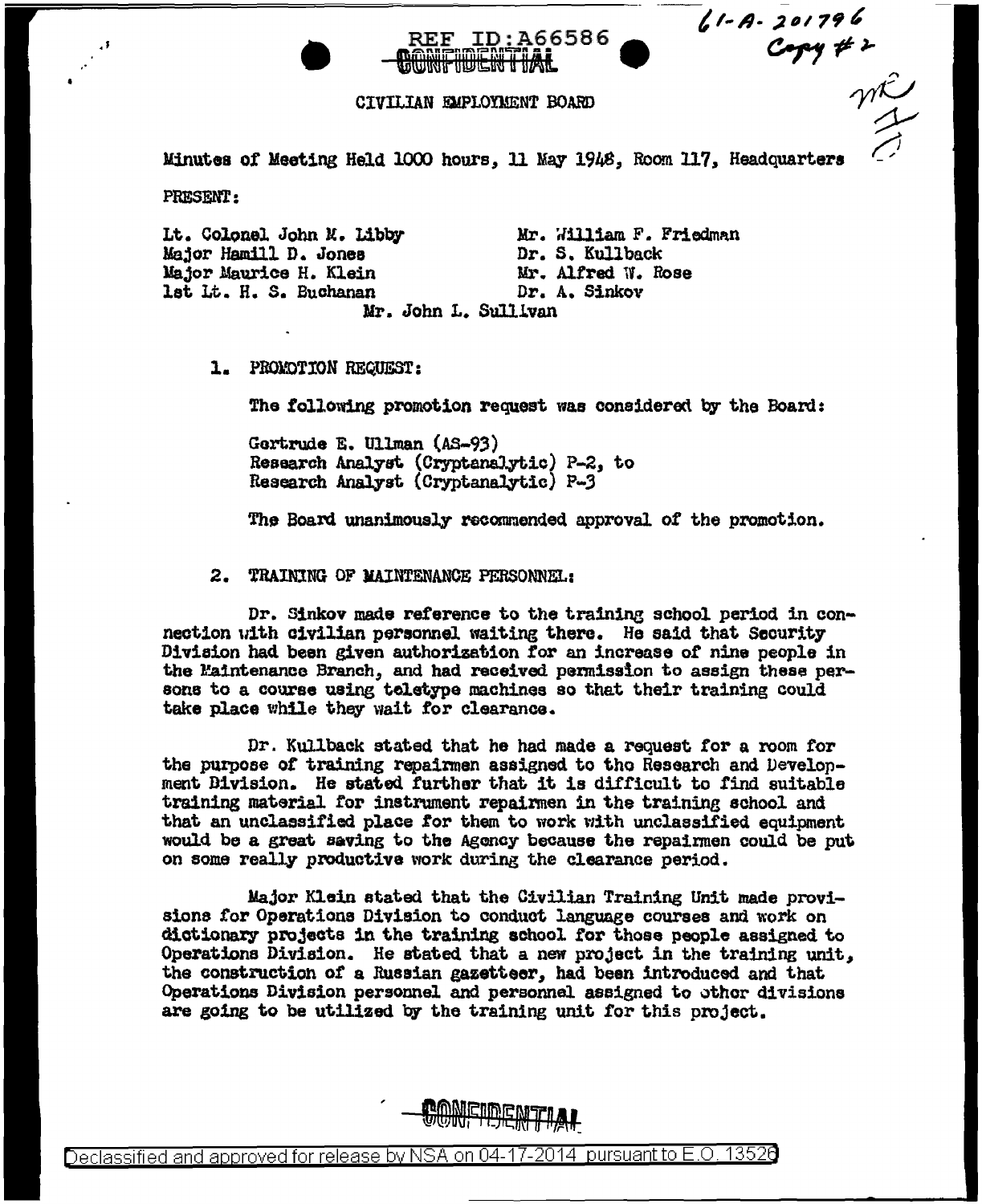

## 2. TRAINING OF MAINTENANCE PERSONNEL (Continued):

Mr. Sullivan stated that these projects are very commendable because it is difficult to keep the personnel in the training school constructively engaged for more than three months.

Mr. Friedman inquired about the possibility of setting up a room in Headquarters Building for training purposes. It was decided that no adequate space was available for the purpose.

Dr. Kullback said that Research and Development Division had been able to utilize its machinists almost immediately by having them work in an unclassified part of the building on unclassified equipment.

Mr. Rose stated that his Division hoped to obtain a room for training purposes. Mr. Sullivan made reference to the basement of the cafeteria. stating that this area had been used during the war by the Rotor Winding Section of Security Division. Nork benches had been installed and assemblers engaged in rehabilitation of rotors while awaiting clearance. He suggested the possibility of Research and Development Division's setting up a similar work shop in this area.

## 3. DISCUSSION OF SECURITY INVESTIGATION AND CLEARANCE:

Dr. Kullback stated that a large number of prospective applicants had been turned down as security risks, and inquired whether the criteria set up for clearances are realistic and practical. He cited several cases in which the only obvious reason for rejection ssemed to be membership in the American Veterans Committee.

Mr. Sullivan pointed out that AS-27 conducts the clearance program for the Agency and approves or disapproves clearance eligibility. It. Col. Libby stated that he had questioned the methods used several times.

Major Klein pointed out that one reason for rejection is that the applicant might have a close relative living in a foreign country. Mr. Sullivan said that it was true that applications have been rejected for that reason and that he had recently discussed the matter with Colonel Hayes, who expressed the opinion that some rejections on this ground should be waived, dependent on the country concerned.

Dr. Kullback stated that another reason for rejection was memberahip in certain organizations.

Dr. Sinkov said that each Agency has a different list of subversive organizations, and that an applicant would be cleared or rejected depending upon which list was used.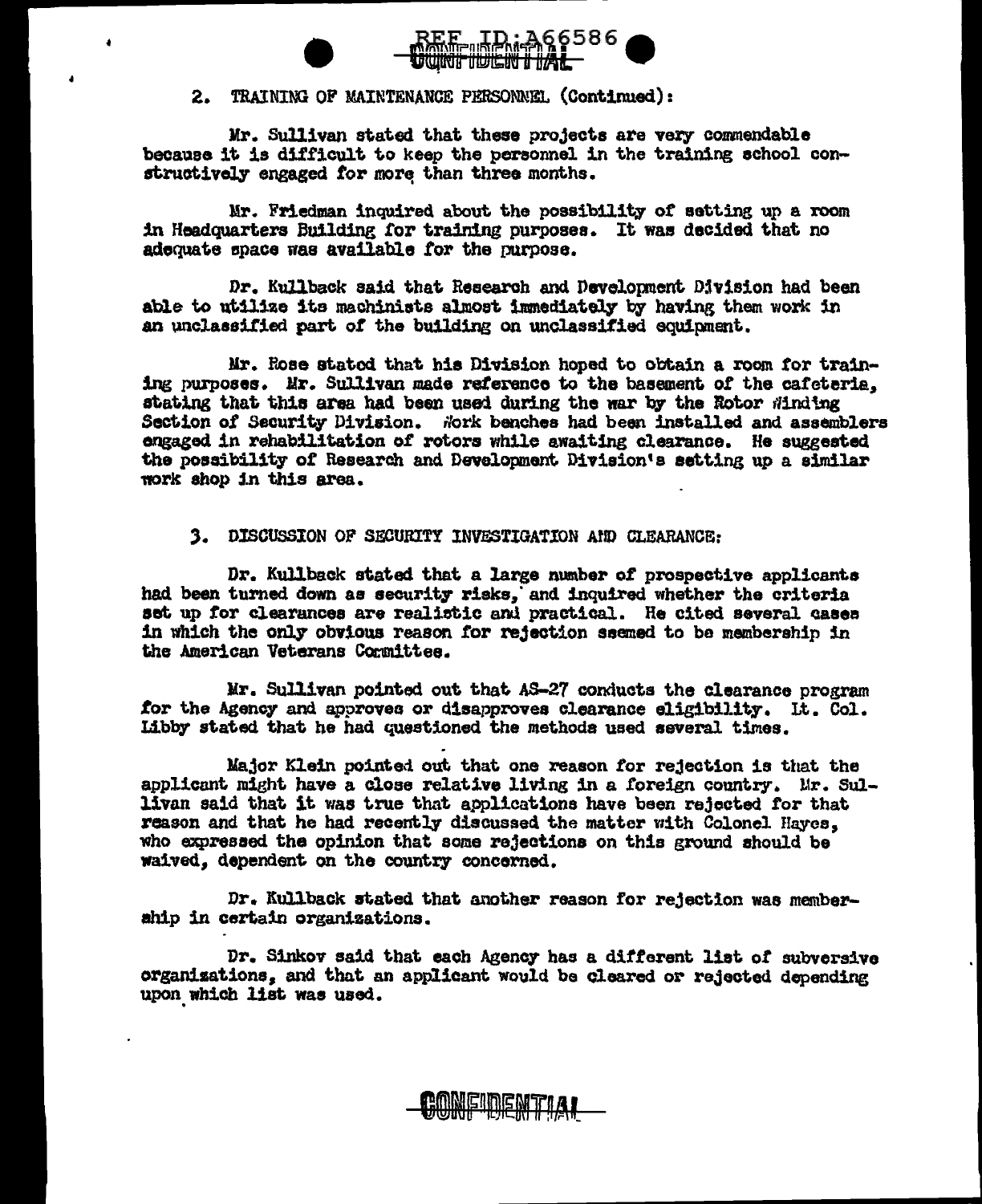



## 3. DISCUSSION OF SECURITY INVESTIGATION AND CLEARANCE (Continued):

Dr. Kullback stated that out of eight engineer students who applied here recently from one university, five or six were turned down because they had relatives in some foreign country. Mr. Sullivan added that Dr. Kullback possibly was referring to students from Penn State.

Mr. Friedman suggested that the Board draw up a recommendation to Colonel Hayes requesting revision of security clearance standards so that applicants are not declared ineligible solely for the reason of their having relatives in cartain foreign countries. Such modification would be of definite assistance to the Agency.

Major Klein said that a further handicap is that there is no chance to interview an applicant before he has been rejected for security reasons.

Mr. Sullivan stated that when a person makes application, he fills out a personal history statement which is sent to AS-27 for surface clearance. The statement is returned to AS-61, and if it is marked "not eligible for hire" the applicant may not be considered for employment.

Major Klein cited an example wherein CIA sent over five translators. all highly recommended: four of them were rejected, one of them because his father was a missionary and his sister had married an Indian.

Mr. Friedman stated that when applicants are sponsored by someone on the premises, the sponsor should be qualified to discuss the matter and perhaps clear up some simple problem which might stand in the way of clearance. He said that something should be known about the grounds for rejection, and that the recommendation which the Board plans to make might assist in clarifying the mechanics of clearance and in setting up a policy which would help rather than hinder the Agency.

Mr. Sulliven suggested that the Board request a clarification and statement of present clearance policy before making any recommendations. He stated that knowing the present policy would facilitate recommending feasible and sound changes.

Dr. Sinkov asked whether clearances were revoked if an individual already cleared and on the job married a person from a foreign country. He brought out the point that if the Agency forced a resignation from such a person, he might become embittered and become a security risk.

Mr. Friedman said that it is unfair to hire anyone without telling him that a change in his marital status or other personal thing might affect his employment in the Agency.